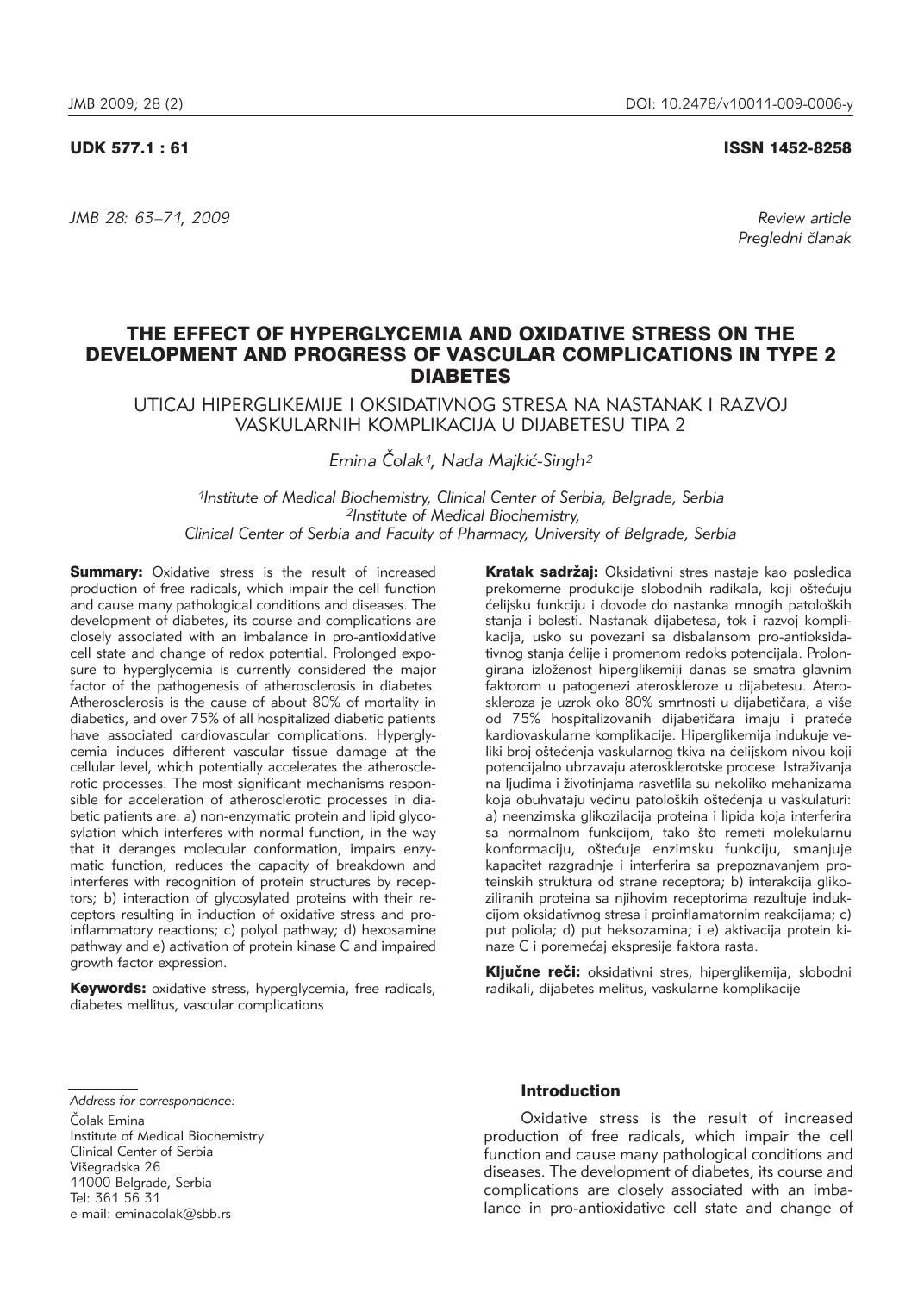redox potential. Oxidative stress represents a biochemical mechanism which, due to impaired glucose metabolism and dysregulation of cellular signaling, gives rise to following complications: micro- and macro angiopathy underlying the diabetes nephropathy, neuro pathy, retinopathy and cardiovascular diseases. Oxidative stress in diabetes is the consequence of both increased production of free radicals and reduced capacity of antioxidative defense. It has been verified that increased intra- and extracellular glucose concentration leads to oxidative stress (1, 2). Several mechanisms, with the underlying hyperglycemia, are responsible for the development of oxidative stress (3), as follows:

a) autooxidation of glucose, followed by production of free radicals  $(O_2^-$ ;  $H_2O_2$ , OH);

b) lower concentration of reduced glutathione because of impaired activity of glutathione reductase due to a deficit of NADPH which is intensively used up in the glucose polyol pathway;

c) low concentration of thiol compounds in cell, especially glutathione, has a positive effect on the activity of transcriptional factor NF-kB responsible for the stimulation of gene expression whose products maintain the pro-oxidative state in the cell;

d) non-enzymatic glycation of proteins (particularly extra- and intracellular SOD) and other antioxidation enzymes, gives rise to reduction of their catalytic activity;

e) hemoglobin glycation brings about the production of HbA1c which releases oxygen less easily, causing hypoxia in peripheral tissues, which triggers both the activation of xanthine oxidase (XO) and other mechanisms initiating the production of free radicals under conditions of deficient oxygen;

f) oxidative modification of structural and functional metalloproteins (transferrin, ceruloplasmin Cu, Zn-SOD) causes their accelerated degradation, and released metals, being involved in Fenton's reaction, further stimulate the production of free radicals (2–4).

In the event of prolonged hyperglycemia, tissues that take over the glucose independently from the existing insulin (retina, lens, nerves and endothelium) sustain extreme damage.

Prolonged exposure to hyperglycemia is currently considered the major factor of pathogenesis of atherosclerosis in diabetes. Atherosclerosis is the cause of about 80% of mortality in diabetics, and over 75% of all hospitalized diabetic patients have associated cardiovascular complications (7-10). Hypergly cemia induces different vascular tissue damage at the cellular level, which potentially accelerates the atherosclerotic processes. Studies on humans and animals have clarified several mechanisms which include the majority of pathological damages occurring in vasculature (3) (*Figure 1*):



Figure 1 Mechanisms of pathological damages in the vascular tissue produced by hyperglycemia.

a) non-enzymatic protein and lipid glycosylation which interferes with normal function, in the way that it deranges molecular conformation, impairs enzymatic function, reduces the capacity of breakdown and interferes with recognition of protein structures by receptors;

b) interaction of glycosylated proteins with their receptors resulting in induction of oxidative stress and proinflammatory reactions;

- c) polyol pathway
- d) hexosamine pathway

e) activation of protein kinase C and impaired growth factor expression (11).

# Non-enzymatic glycosylation

One of the most significant mechanisms, responsible for the acceleration of atherosclerotic processes in diabetic patients, is the non-enzymatic reaction between glucose, proteins and lipids in the arterial wall, known as »Maillard's« or »Browning« reaction (12). Non-enzymatic glycation of proteins by glucose a complex cascade reaction producing heterogenous substances which are called »Advanced Gly cosylated End Products« or AGE products (13). Non-enzymatic protein glycation, first described by Louis Camille Maillard (1912), is included in the pathogenesis of diabetes, renal failure and aging.

In the first phase of glycation, glucose forms chemically reversible »early« products of glycosylation with reactive amino groups of circulating proteins or blood vessel wall proteins named »Schiff's base«,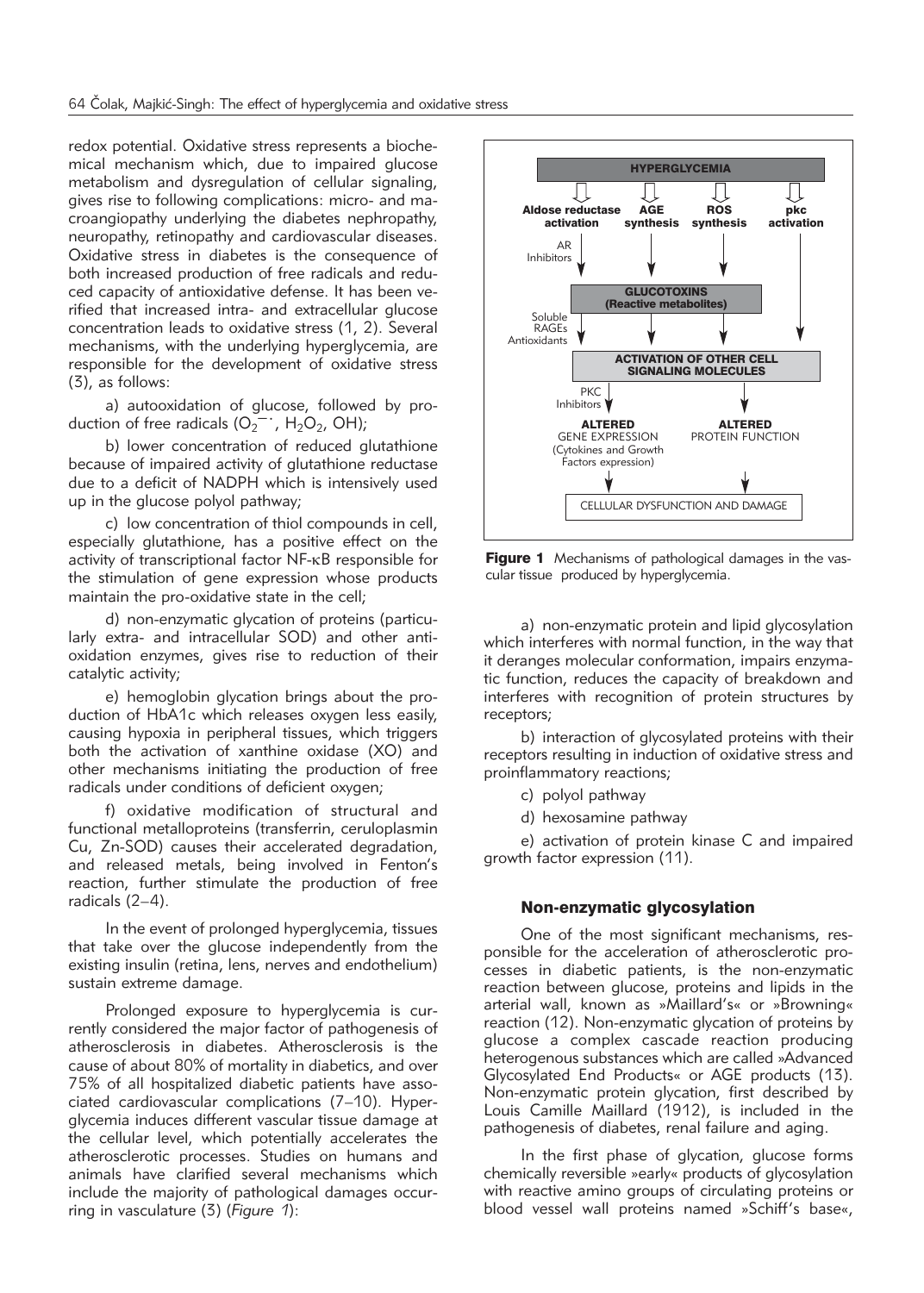which, by internal rearrangement, yield more stable glycosylation products of Amadori type. The balance between Schiff's base and Amadori product (the most well-known HbA1c) is achieved in a few hours and lasts several weeks (14). The first stable product of this reaction is fructolysine (FL) whose concentration is directly proportional to ambient glucose concentration and correlates with glycohemoglobin. During a series of chain reactions between proteins and »Maillard's products« (by dehydration and condensation reactions), in reaction with free radicals, keto amine derivative (FL) or its dissociation products such as N-carboxy methyl lysine (CML), pentozidine and pyraline may be transformed into other polymers which are called »Advanced Glycosylated End Products« or AGE products (15). Elevated serum CML level was noted in children and teenagers with DM1. It is interesting that such an increase preceded microand macrovascular complications (16). Among these intermediary substances resulting from »crosslinking« bonds between glucose and proteins, methylglyoxal is of special importance (17, 18). This compound which originates in the phase of early glycation is the AGE precursor. Short period of hyperglycemia noted in IGT may be sufficient for increased concentration of methyl-glyoxal (19). It reacts with collagen, especially in cellular matrix, in the reaction where arginine residua are lost (20), and it may bind with arginine itself (21). Methyl-glyoxal is physiologically detoxicated via cytosol glutathione-dependent glyoxalase system (22). The changes of glyoxalase expression have been encountered in diabetes (23), while disorder of detoxication via glyoxalase system contributes to cytotoxicity and chronic complications of DM (24). According to Ahmed and Thornalley (25), AGE products may be divided by structure into 4 groups presented in *Table I*.

AGE products are highly oxidized forms, which contain hydroperoxides of amino acids, and they are particularly powerful generators of superoxide anion. Once produced AGE product is stable and irreversible

Table I Biologically significant AGE.

- 1) Monolysyl-products (without cross-link reactions)
	- a) Nε-carboxy methyl lysine (CML) b) N<sup>ε</sup>-carboxy ethyl lysine (CEL)
	- c) Pyralin
- 2) Bis-lysyl products (cross-linkage)
	- a) Glyoxal-lysine dimer (GOLD)
	- b) Methyl-glyoxal lysine dimer (MOLD)
	- c) 3-Deoxi-glukozon lysine dimer (DOLD)
- 3) Hydroimidazolones
	- a) Glyoxal-hydroimidazolone (G-H)
	- b) Methylglyoxal-hydroimidazole (MG-H)
	- c) 3-deoxyglucosone lysine dimer (3DG-H)
- 4) Other cross-linking bonds
	- a) Pentosidine

and it continuously accumulates in long-lived proteins of blood vessel walls. This accumulation grows with aging and accelerated progress of diabetes. AGE products accelerate atherosclerotic processes via several mechanisms that are grouped into receptor-non-mediated and receptor-mediated mechanisms (26).

### Action of AGE products through receptor-non-mediated mechanisms

Glycosylation processes are, to a large extent, present in apoprotein B (27) and phospholipid component of LDL particle (28), when they lead to functional changes of LDL clearance and susceptibility of LDL to oxidative modification. Clinical studies have shown that AGE and LDL levels are increased in diabetics in relation to healthy population (29, 30). Glycosylation of apoprotein Apo B, which is a super ficial protein of LDL, occurs at positively charged lysine residua at the receptor-binding domain that is important for the »recognition« of LDL particle by LDL receptor (31).

Glycosylation of apo B LDL gives rise to significant reduction of takeover of LDL particles by highlyspecific receptors, because LDL molecule is »unrecoqnizable«; in this way, LDL clearance becomes reduced (32). Takeover of these modified LDLs proceeds now by nonspecific »scavenger« receptors, which are present on the surface of human macrophages, resulting in the formation of foam cells and initiation of atherosclerosis.

Glycosylated LDL becomes very susceptible to oxidative modification. Oxidative modification of LDL during glycosylation may also involve a phospholipid component containing  $-NH<sub>2</sub>$  group. Glycosylation of the phospholipid LDL component is followed by oxidative modification of unsaturated fat acids.

Diabetics are at 2 to 4 times higher risk of developing cardiovascular disorders. Increased oxidizability of LDL may manifest in severe hyperglycemia or vascular complications (33, 34). The effect of severe hyperglycemia on LDL and VLDL oxidizability has been recently verified in diabetics with hyperketonemia (35). Therefore, the control of glycemia level is extremely important for the prevention of sensitivity of LDL to oxidative modification in DM (36, 37). It has been validated that partially oxidized LDL in plasma correlates well with insulin resistance and metabolic sequelae (38). LDL oxidation produces new epitopes and results in the generation of oxidized LDL particle antibodies. The presence of oxidized LDL antibody has been suggested as a new predictive factor of progression of carotid artery sclerosis. These antibodies have been found in plasma and atherosclerotic plaque in diabetic patients (39). It has been confirmed that serum of type I diabetic patients contains oxidized LDL antibodies as well as oxidized LDL immunocomplexes (antigen-antibody) (40). The pre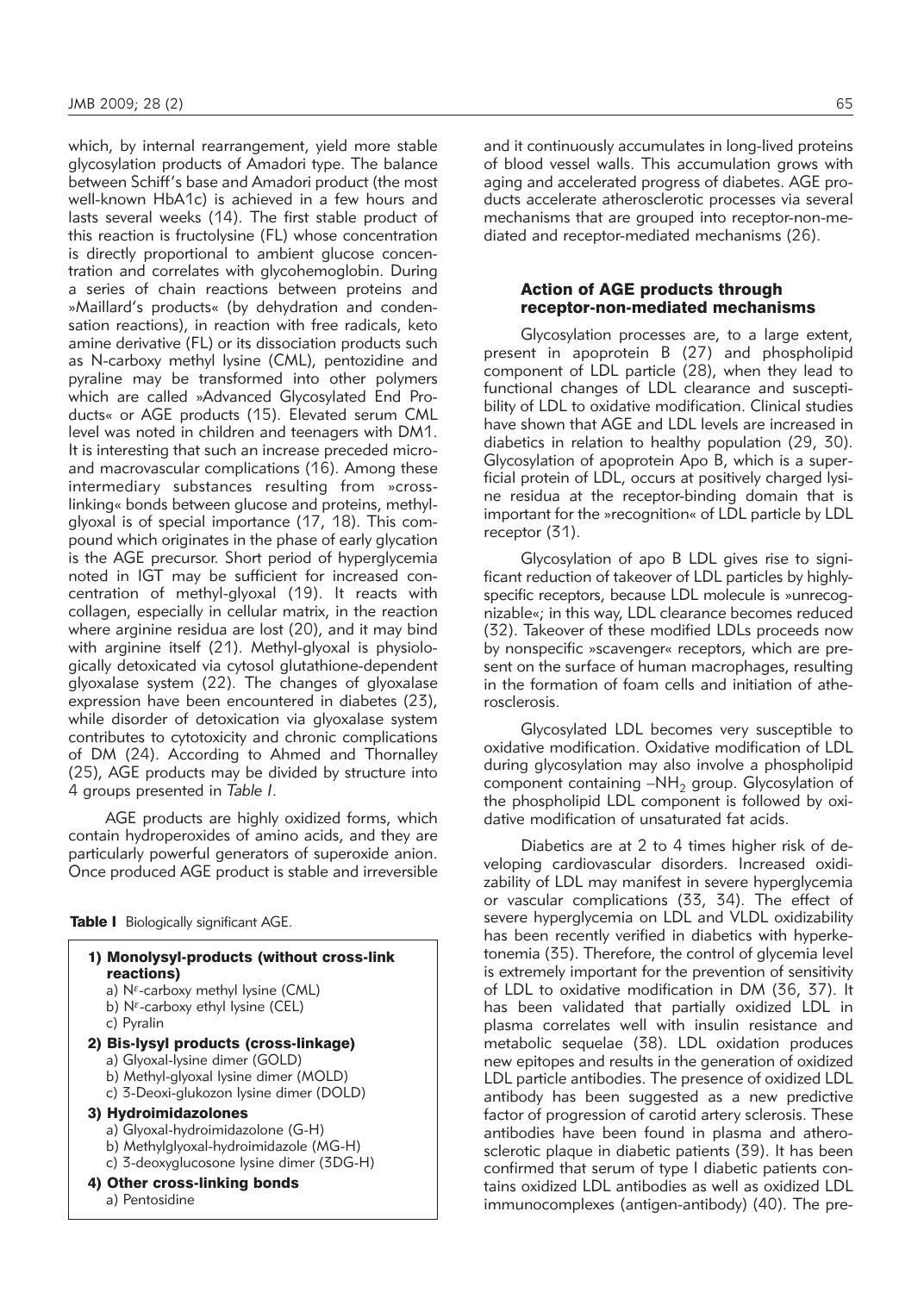sence of such immunocomplexes may be considered a risk factor for macrovascular diseases in these patients.

# Action of AGE products through specific receptors

The action of advanced glycosylated products is mediated by specific cellular receptors (RAGE) found on the surface of many cells, and especially on the surface of monocytes-macrophages, endothelium, smooth muscle cells, etc. (41). In pathological conditions, higher expression of these receptors is mediated by increased synthesis of ligands (to receptors), i.e. increased production of AGE products (42–45). AGE binding to receptors induces both the oxidative stress and nuclear factor ( $NF$ - $\kappa$ B) and adhesive molecule VCAM-1 synthesis (46-48), resulting in increased permeability of endothelial cells that may lead to more intensive incursion of lipids in the subendothelium.

Binding of soluble AGE to receptors in monocytes induces the chemotaxis (49), what is followed by infiltration of mononuclears through the intact monocellular layer of endothelium (50). AGE-RAGE interaction in monocytes-macrophages results in increased synthesis of the following mediators: interleukin-1 (II-1), tumor necrosis factor (TNF- $\alpha$ ), platelet-derived growth factor (PDGF), and insulin-like growth factor-1 (IGF) (51, 52), which are involved in the pathogenesis of atherosclerosis (53).

Binding of AGE products to receptors in smooth muscle cells causes increased cell proliferation (54). Although the definite mechanism of these reactions is not known, the effects caused by AGE-RAGE binding are the processes where cytokines and growth factors are the promotors. Accordingly, under conditions of incre ased deposition of AGE products in tissues, the AGE-RAGE interaction in the blood vessel walls allows for migration of inflammatory cells into the very lesion and release of cytokines and growth factors.

### Polyol pathway

A number of studies has shown that glucose in abnormally high concentration is, before all, metabolized via the polyol pathway. Glucose is reduced by aldose reductase to sorbitol, which is oxidized to fructose by sorbitol-dehydrogenase. NADPH is required for the activity of aldose reductase. Therefore, intensification of the polyol pathway results in increased consum ption of NADPH (54). Antioxidant enzymes such as glutathione reductase which regenerates the reduced glutathione also require NADPH. Accordingly, increased consumption of this cofactor leads to lower activity of glutathione reductase, diminishes the intracellular concentration of reduced glutathione, resulting in redox-imbalance and induction of oxida-

tive stress (55, 56). Intracellular NADPH consumption also gives rise to reduced synthesis of NO<sup>\*</sup>, since NADPH is also a cofactor of NO synthesis which synthesizes nitrogen monoxide from L-arginine. Metabolism of NO<sup>•</sup> may be impaired by excessive production of superoxide anion which is the consequence of higher intracellular glucose concentration. Superoxide anion is involved in the physiological inactivation of NO<sup>\*</sup>, where peroxynitrite is generated (ONNO• ) which is a very strong oxidant, and is disintegrated into  $NO<sub>2</sub>$  and OH<sup> $*$ </sup> (57). It is believed that NO<sup>•</sup> may be bound in endothelium by proteins (e.g., collagen) containing AGE, and in this way its diffusion to smooth muscle cells becomes restricted (58). Thus, an increase of intracellular glucose concentration results in the abnormalities of  $NO<sup>•</sup>$  metabolism, which may trigger vascular complications in DM.

### Hexosamine pathway

In case of higher intracellular glucose concentrations, a major part of glucose is metabolized by glycolysis, primarily to glucose-6-phosphate, and thereupon to fructose-6-phosphate. A part of fructose-6 phosphate is, by fructose-5-phosphate amidotransferase (GFAT), converted to glucosamine-6-phosphate and finally to uridine-diphosphate-N-acetylglucosa mine (11). N-acetyl-glucosamine may bind to serine and threonine residua of proteins, especially transcriptional factors in the process of phosphorylation, resulting in pathological changes of gene expression (59–61). Thus, for example, modification of transcriptional factor Sp1 results in higher expression of transforming growth factor  $\beta$  (TGF- $\beta$ ) and PAI-1, leading to vascular and coagulation disorders in diabetics (62).

#### Oxidative stress and modulation of PKC and MAP kinase activities in diabetes

One of the most common ways of signal transduction through the cell is the process of phosphorylation of effector proteins, which is controlled by kinase and phosphatase action. The effects of oxidative stress on the activities of this enzyme are the critical points of signal transduction modulation by oxidative stress in diabetes.

It has been recently suggested that the hyperglycemia causing oxidative stress brings about the diabetic complications via two signal pathways: by activation of protein kinase C and activation of MAP kinases. Since specific PKC isoforms may activate MAP kinases which, by phosphorylation of transcriptional factors leads to alteration of genes expression, included in modification of cell phenotype, proliferation and synthesis of extracellular matrix, it may be considered that activation of MAP kinases is the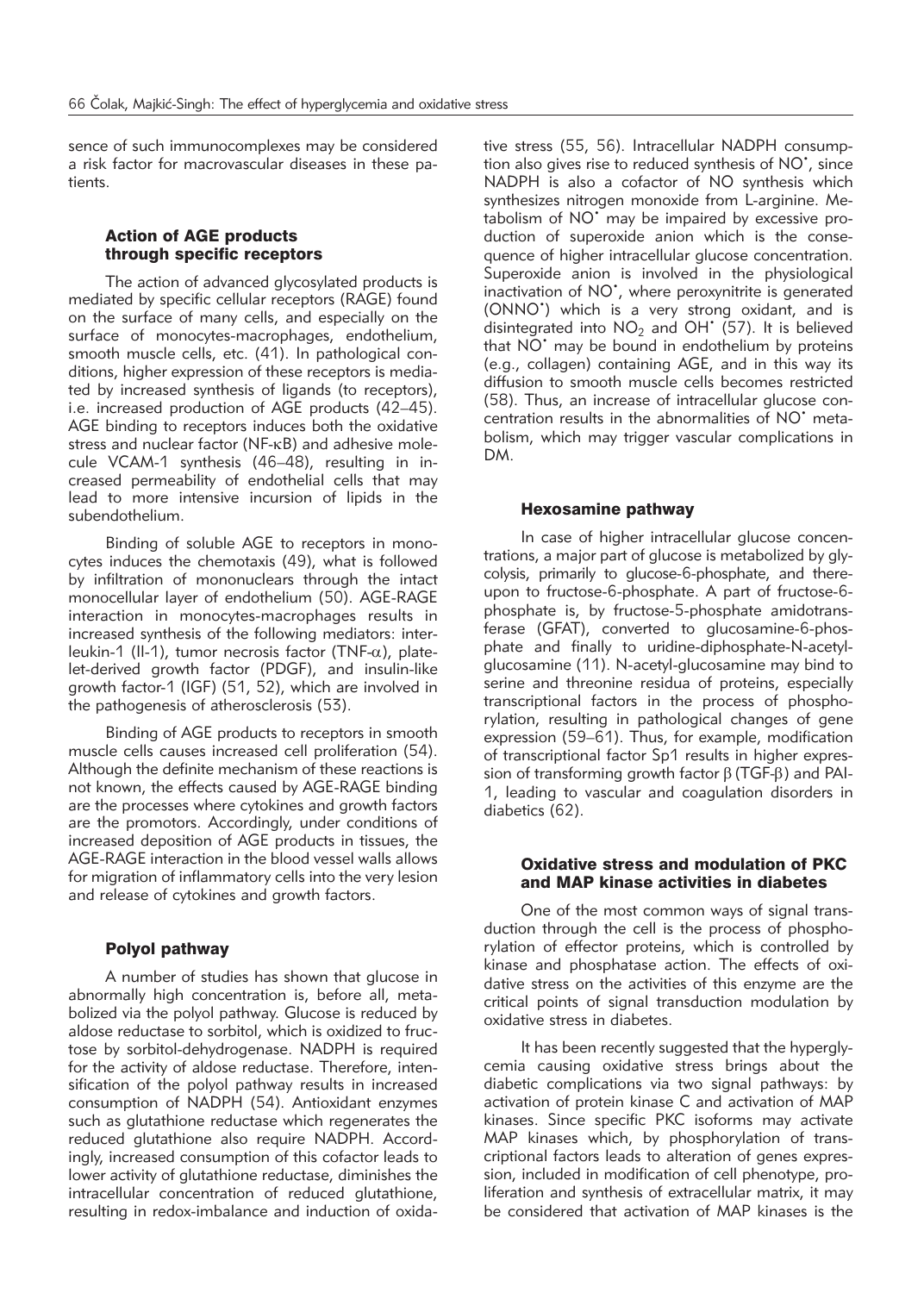critical event in the development of diabetic complications (63, 64).

Metabolic sequelae of hyperglycemia may be manifested in those cells where glucose transport is independent from insulin action. Intracellular hyperglycemia may participate in the pathogenesis of diabetic complications through activation of the protein kinase C (PKC) system (65). High glucose concentration activates PKC by increased concentration of diacylglycerol (DAG), which is the major endogenous cellular cofactor of PKC activation.

PKC belongs to serine-threonine family and it is present in at least 12 isoforms. Several isoforms are found expressed in vascular tissue. PKC system is ubiquitous in the cell, and it is involved in the transcription process of several growth factors as well as in signal transduction as a part of response to growth factor effect (66).

Higher PKC expression, which is associated with development of some forms of type 2 DM, is responsible for »down-regulation« of a number of insulin receptors and reduced activity of protein kinase B (PKB), which results in insulin resistance, hyperinsulinemia and hyperglycemia (67).

In smooth muscle cells of the blood vessel wall, PKC activation modulates the rate of growth, DNA synt hesis as well as »turnover« of growth factor receptors. PKC activation increases the expression of transforming growth factor  $\beta$  (TGF- $\beta$ ) which regulates extracellular matrix production by the activation of proteoglycan and collagen synthesis gene, and reduces the synthesis of proteolytic enzymes which disintegrate matrix proteins (68). Higher TGF- $\beta$ expression causes the thickening of capillary base membrane, one of the structural abnormalities seen in almost all tissues in diabetic patients. PKC is also activated by free radicals, especially hydrogen peroxide.

Vascular endothelium as a valuable endocrine and metabolic organ has a role in the exchange of materials, maintenance of arterial wall integrity and tonus, regulation of hemostasis (coagulation and fibrinolysis), permeability and local platelet activation. Its alteration is considered the initial event in the process of atherogenesis, i.e. in the development of micro- and macroangiopathy in diabetes. A large number of active molecules are synthesized and secreted by endothelial cells.

There is an increasing number of data suggesting that hyperglycemia and PKC activation is associated with premorphological and subsequently morphological changes in the development of endothelial dysfunction. Constant hyperglycemia, through activated PKC, increases the arterial wall tonus leading to vasoconstriction. Besides the increase of a number of angiotensin II receptors, the phosphorylation of myofibrillary proteins and expression of actin-myosin regulatory proteins occur (69). An excessive PKC-bII expression causes the phosphorylation of troponin-I and lower sensitivity of myofilaments to  $Ca^{2+}$ , all resulting in reduced contractility of the cardiac muscle. The apoptosis of smooth muscle cells induced by free radicals is also a PKC-dependent process (70).

Increased permeability of blood vessels, that is, loss of endothelial barrier is an early pathophysiological mechanism of diabetic angiopathy etiology. Different stimuli such as higher glucose concentration, and activation of secondary messengers in endothelial cells, before all PKC, give rise to phosphorylation and relaxation of cytoskeletal and adhesive proteins (caldesmon and vimentin) as well as to »up regulation« of nitric oxide synthase (NOS) resulting in increased permeability and dysfunction of the endothelial barrier (71).

Protein kinase C-induced phosphorylation of serine residua on locus 23 of Na<sup>+-</sup>K<sup>+</sup>-ATPase leads to lower activity of enzymes. In this way, vascular permeability (resulting in proteinuria), deposition and interaction of extracellular matrix as well as  $Na<sup>+</sup>$  and  $H<sup>+</sup>$ excretion are affected, making the molecular basis of diabetic nephropathy.

Since there is an interaction of multiple receptor proteins in the complex pathway of signal transduction through the cell, whose specific communication and interaction (phosphorylation, dephosphorylation, proteolysis) cause impulse amplification, it is most frequently the question of joint, i.e. cascade pathways of signal transduction. One of these joint pathways, which is the basic molecular substrate of the development of diabetic complications, is the PKC-MAP kinase pathway of transduction of signal to transcription factors which then modify the expression of particular genes whose products initiate, stimulate and maintain the occurrence and development of complications of this disease (4).

Mitogen-activated protein kinases (MAPK) are a group of serine/threonine specific kinases which are activated by the action of extracellular stimuli that initiate phosphorylation of threonine and tyrosine residua in the enzyme. Three subgroups are derived from this group, i.e. ERK kinase, JNK and p38 kinase. Each of these subgroups has its own isoenzymes which are the products of three different genes. Many isoenzymatic forms of these kinases, by further posttranslation modification of enzymes, assume their own specific isoforms which are different from each other in relation to mode of activation and affected substrate. For example, p38 MAPK is activated in diabetes via osmosensors, whose nature has not been specified, but it is known that, in conditions of polyol pathway stimulation, the increase of sorbitol concentration causes the activation of this MAP kinase. Oxidative stress, which develops in diabetes by activation of the polyol pathway, and leads to a decrease of reduced glutathione concentration, activates ERK kinase in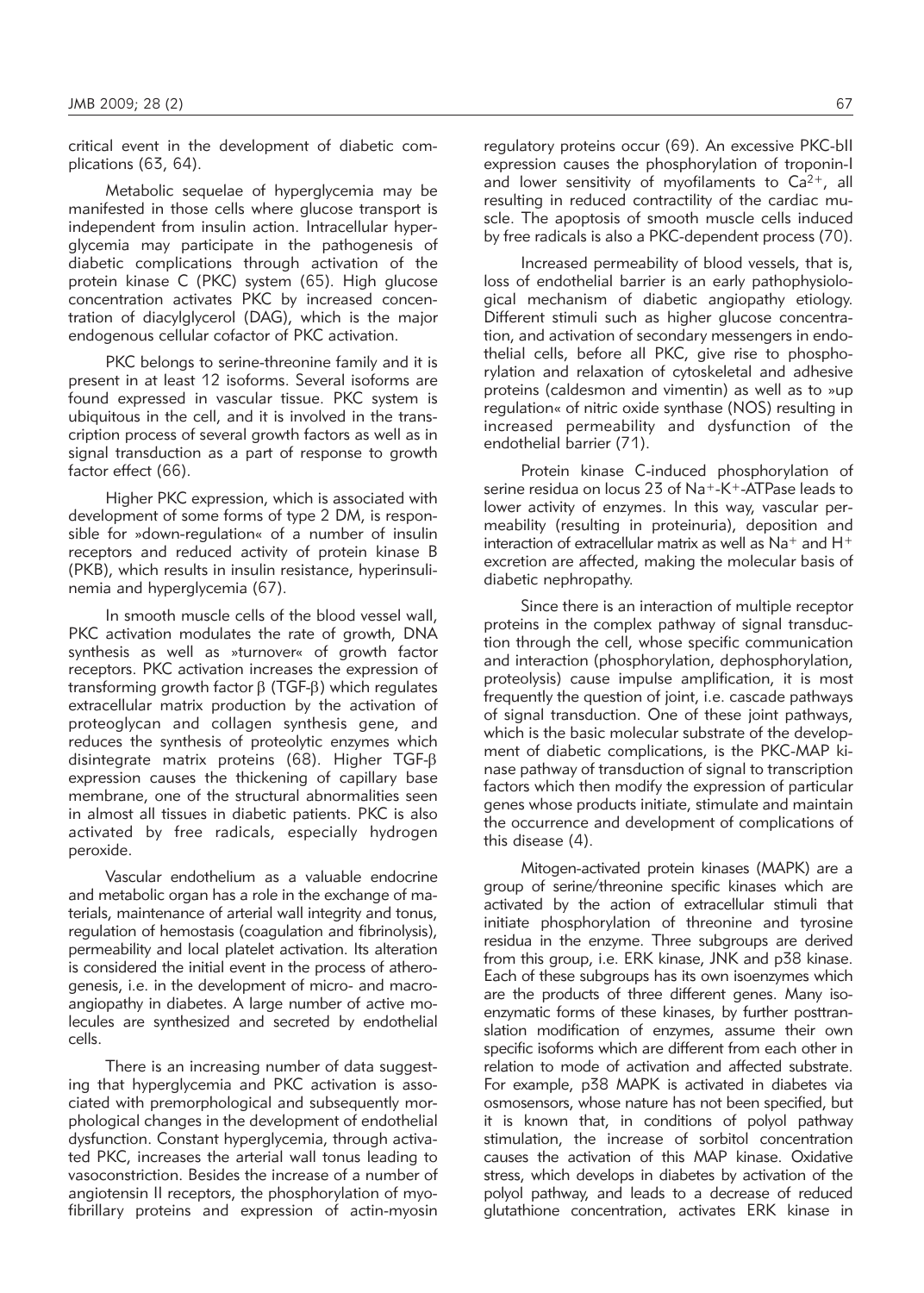human fibroblasts, but does not activate JNK and p38 kinase (72). On the other hand, hydrogen peroxide activates all three MAP kinases. Activation of ERK is the last link of the MAP-kinase cascade system responsible for the phosphorylation of different cytosol and nuclear proteins, which most commonly represent the transcriptional factors or associated proteins. MAP-kinase cascade, as well as PKC, is subjected to »down regulation« mediated by N-acetyl-L-cysteine and reduced glutathione, while both reduction of the glutathione concentration and present oxidative stress initiate their activation (73, 74).

Reviewing the aforesaid, it may be concluded that oxidative stress occurring in diabetes causes prolonged activation of the various pathways of signal trans-

#### References

- 1. Giugliano D, Ceriello A. Oxidative stress and diabetic vascular complications. Diabetes 1996; 19: 257–67.
- 2. Bonnefont-Rousselot D, Bastard JP, Jaudon MC, Delattre J. Consequences of the diabetic status on the oxidant-antioxidant balance. Diabetes & Metabolism 2000; 26: 163–74.
- 3. Aronson D, Rayfield EJ. How hyperglycemia promotes atherosclerosis: molecular mechanisms. Cardiovascular Diabetology 2002; 1: 1–10.
- 4. Pavlović DD, Đorđević BV, Kocić MG. Ćelijska signalna transdukcija-modulacija slobodnim radikalima. Jugoslov Med Biohem 2002; 21: 69–84.
- 5. Baynes JW, Thorpe SR. Role of oxidative stress in diabetic complications: a new perspective on an old paradigm. Diabetes 1999; 48: 1–9.
- 6. Wolff SP. Diabetes mellitus and free radicals. Free radicals, transition metals and oxidative stress in the aetiology of diabetes mellitus and complications. Br Med Bull 1993; 49: 6425–2.
- 7. Laakso M. Hyperglycemia and cardiovascular disease in type 2 diabetes. Diabetes 1999; 48: 937–42
- 8. Tuivama Y, Griendling KK, Reactive oxygen species in the vasculature. Hypertension 2003; 43: 10758–4.
- 9. Čolak E, Dimitrijević-Srećković V, Đorđević PB, Stanković S, Majkić-Singh N, Lalić K, et al. The influence of type and duration of cardiovascular complications on antioxidative parameter values in type 2 diabetic patients. Journal of Medical Biochemistry 2007; 1: 10–7.
- 10. Čolak E, Majkić-Singh N, Stanković S, Srećković-Dimitrijević V, Đorđević PB, Lalić K, et al. The effect of hyperglycemia on the values of antioxidative parameters in type 2 diabetic patients with cardiovascular complications. Jugoslov Med Biohem 2006; 25: 173–9.
- 11. Brownlee M. The pathobiology of diabetic complications. A unifying mechanism. Diabetes 2005; 54: 1615–25.
- 12. Maillard L. Action des acides amines sur les sucres:

duction (especially PKC-MAP cascade), providing conditions for the modification of cell phenotype, apoptosis or survival along with an imbalance which results in the complications of particular organs and systems. Therefore, it is not surprising to learn about the attempts to specify new therapeutical options for the treatment of diabetic complications. The application of antioxidants, aldose reductase inhibitors, NOS, poly-ADP-riboso polymerase, ACE inhibitors, polyamines, and especially specific inhibitors of PKC and MAPkinase isoenzymes, represents a new strategy for diabetes treatment in the future (75–78).

*Acknowledgments*. The Ministry of Science and Technology supported this study on the basis of contract No. 145010.

formation des melanoidines par voie methodique. C R Acad Sci (Paris) 1912; 154: 66–8.

- 13. Wautier JL, Schmidt AM. Protein glycation a firm link to endothelial dysfunction. Circulation Research 2004; 95: 233–8.
- 14. Brownlee M, Cerami A, Vlassara H. Advanced glycosylation end products in tissue and the biochemical basis of diabetic complication. N Engl J Med 1988; 318: 1315–21.
- 15. Čolak E. New markers of oxidative damage to macromolecules. Journal of Medical Biochemistry 2008; 27 (1): 1–16.
- 16. Berg TJ, Clausen JT, Torjesen PA, Dohl-Jorgensen K, Bangstad HJ, Hanssen KF. The advanced glycation end product N epsilon-(carboxymethyl) lysine is increased in serum from children and adolescents with type 1 diabetes. Diabetes Care 1998; 21: 1997–2002.
- 17. Chellan P, Nagaraj RH. Protein crosslinking by the Maillard reaction: dicarbonyl-derived imidazolium crosslinks in aging and diabetes. Arch Biochem Biophys 1999; 368: 98–104.
- 18. Lederer MO, Klaiber RG. Cross-linking of proteins by Maillard processes: characterization and detection of lysine-arginine cross-links derived from glyoxal and methylglyoxal. Bioorg Med Chem 1999; 7: 24995–7.
- 19. Thornalley PJ, Langborn A, Minhas HS. Formation of glyoxal, methylglyoxal and 3-deoxyglucosone in the glycation of proteins by glucose. Biochem J 1999; 344: 109–16.
- 20. Oya T, Hattori N, Mizuno Y, Miyata S, Maeda S, Osawa T, et al. Methylglyoxal modification of protein. Chemical and immunochemical characterization of methylglyoxal-arginine adducts. J Biol Chem 1999; 274: 18492  $-502.$
- 21. Paul RG, Bailey AJ. The effect of advanced glycation end product formation upon cell-matrix interactions. Int J Biochem Cell Biol 1999; 31: 653–60.
- 22. Thornalley PJ. Glutathione-dependent detoxification of alpha-oxoaldehydes by the glyoxalase system: involve-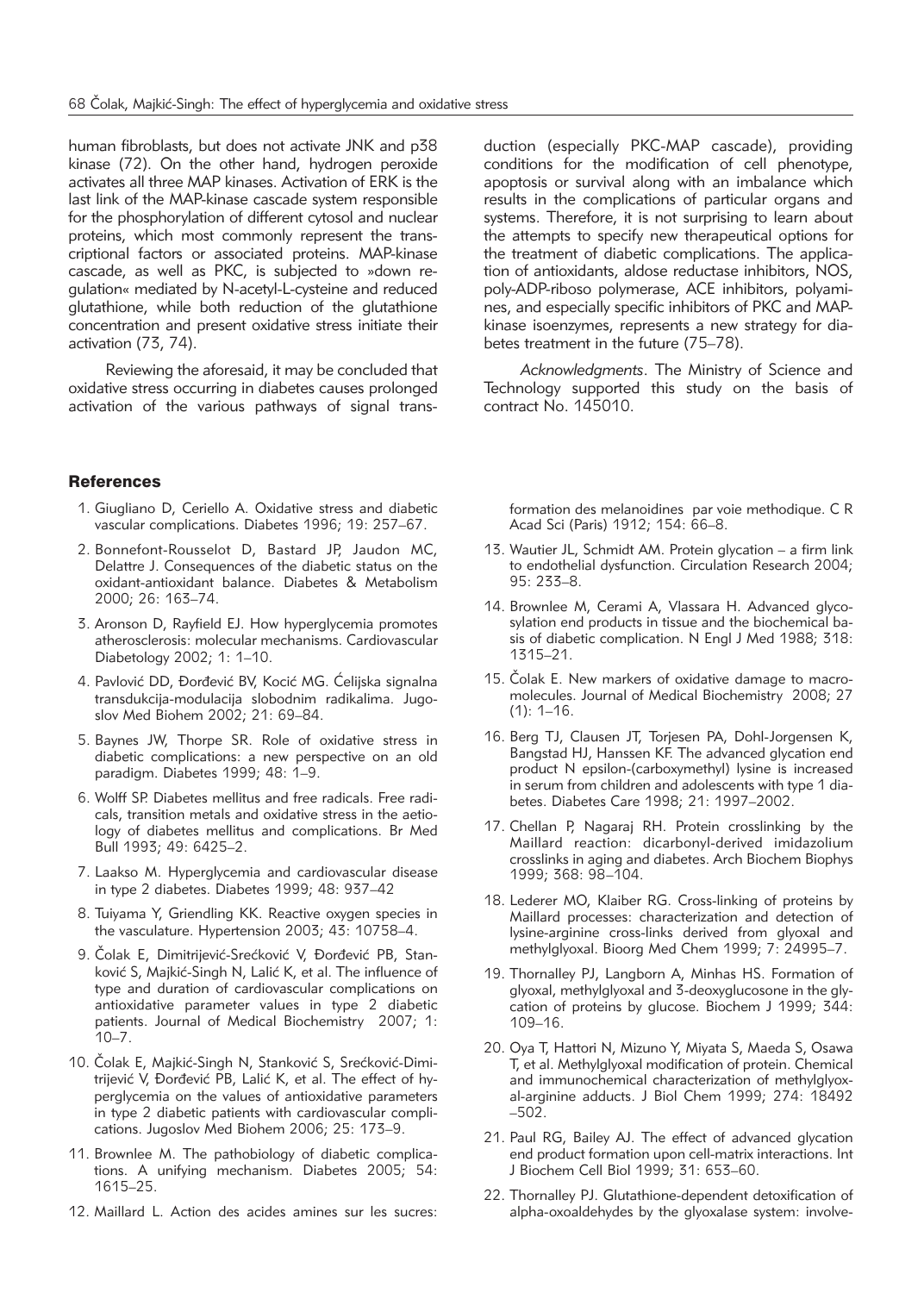- 23. Ranganathan S, Ciaccio PJ, Walsh ES, Tew KD. Genomic sequence of human glyoxalase-I: analysis of promoter activity and its regulation. Gene 1999; 240: 149– 55.
- 24. Abordo EA, Minhas HS, Thornalley PJ. Accumulation of alpha-oxoaldehydes during oxidative stress: a role of cytotoxicity. Biochem Pharmacol 1999; 58: 641–8.
- 25. Ahmed N, Thornalley PJ. Quantitative screening of protein biomarkers of early glycation, advanced glycation, oxidation and nitrozation in cellular and extracellular proteins by tandem mass spectrometry multiple reaction monitoring. Biochem Soc Trans 2003; 31: 1417–22.
- 26. Bucala R, Makita Z, Koschinsky T, Cerami A, Vlassara H. Lipid advanced glycosylation: pathway for lipid oxida tion in vivo. Proc Natl Acad Sci USA 1993; 90: 6434–8.
- 27. Bucala R, Mitchell R, Arnold K, Innerarity T, Vlassara H, Cerami A. Indentification of the major site of apolipoprotein B modification by advanced glycosylation end products blocking uptake by the low density lipoprotein receptor. J Biol Chem 1995; 270: 10828–32.
- 28. Bucala R, Makita Z, Vega G, Grundy S, Koschinsky T, Cerami A, Vlassara H. Modification of low density lipoprotein by advanced glycation end products contributes to the dyslipidemia of diabetes and renal insufficiency. Proc Natl Acad Sci USA 1994; 91: 9441–5.
- 29. Steinbrecher UP, Witztum JL. Glucosylation of low-density lipoprotein to an extent comparable to that seen in diabetes slows their catabolism. Diabetes 1984; 33: 130–4.
- 30. Čolak E. Uticaj hiperglikemije na vrednosti antioksidativnih parametara kod dijabetičara tipa 2 sa kardiovaskularnim komplikacijama. Farmaceutski fakultet Beograd 2005, magistarski rad.
- 31. Zamaklar M, Lalić K, Rajković N, Trifunović D, Dragašević M, Popović Lj, et al. Oxidized LDL and other lipids as risk factors for cardiovascular disease in the patients with metabolic syndrome. Jugoslov Med Biohem 2005; 24 (2): 99–106.
- 32. Klein RL, Laimins M, Lopes-Virella MF. Isolation, cha racterization, and metabolism of the glycated and nonglycated subfractions of low-density lipoproteins isolated from type 1 diabetic patients and nondiabetic subjects. Diabetes 1995; 44: 1093–8.
- 33. Picard S, Talussot C, Serusclat A, Ambrosio N, Berthezene F. Minimaly oxidized LDL as estimated by a new method increase in plasma of type 2 diabetic patients with atherosclerosis or nephropathy. Diabetes Metab 1996; 22: 25–30.
- 34. Dimitrijević-Srećković V, Đorđević P, Gostiliac D, Čolak E, Srećković B, Popović S, et al. Quinquennial follow-up of prediabetic patients progressing into diabetics. Dia betes & Vascular Disease Research, 2007;4: Suppl. l, S105.
- 35. Dimitrijević-Srećković V, Čolak E, Đorđević P, Gostiljac D, Srećković B, Popović S, et al. Prothrombogenic factors and reduced antioxiative defense in children and adolescents with pre-metabolic and metabolic syndrome. Clin Chem Lab Med 2007; 45 (9): 1140–4.
- 36. Jain SK, Mc Vie R, Jaramillo JJ, Chen Y. Hyperketonemia (acetoacetate) increases the oxidizability of LDL+VLDL in type 1 diabetic patients. Free Radic Biol Med 1998; 24; 175–81.
- 37. Leonhardt W, Hanefeld M, Muller G, Hora C, Meissner D, Lattke P et al. Impact of concentration of glycated hemoglobin, alpha-tocopherol, copper and manganese on oxidation of low-density lipoprotein in patients with type 1 diabetes, type 2 diabetes and control subjects. Clin Chim Acta 1996; 254: 173–86.
- 38. Oranje WA, Rondas-Colbers GJ, Swennen GN, Jansen H, Wolffenbuttel BH. Lack of effect on LDL oxidation and antioxidant status after improvement of metabolic control in type 2 diabetes. Diabetes Care 1999; 22: 2083–4.
- 39. Carantoni M, Abbasi F, Warmerdam F, Klebanov M, Wang PW, Chen YD, et al. Relationship between insulin resistance and partially oxidized LDL particles in healthy, nondiabetic volunteers. Arterioscler Thromb Vasc Biol 1998; 18: 762–7.
- 40. Lopes-Virella MF, Virella G. Cytokines, modified lipoproteins and arteriosclerosis in diabetes. Diabetes 1996; 45: S40–S44.
- 41. Lopes-Virella MF, Virella G, Orchard TJ, Koskinen S, Evans RW, Becker DJ, et al. Antibodies to oxidized LDL and LDL-containing immune complexes as risk factors for coronary artery disease in diabetes mellitus. Clin Immunol 1999; 90: 165–72.
- 42. Brett J. Survey of the distribution of a newly characterized receptor for advanced glycation end products in tissue. Am J Pathol 1993; 143: 1699–712.
- 43. Ritthaler U, Deng Y, Zhang Y, Greten J, Abel M, Sido B, et al. Expression of receptors for advanced glycation end products in peripheral occlusive vascular disease. Am J Pathol 1995; 146: 688–94.
- 44. Schmidt AM, Du Yau Shi, Wautier JL, Stern D. Activation of receptors for advanced glycation end products. Circulation Research 1999; 84: 489–97.
- 45. Kilhovd BK, Juntilainen A, Lehto S, Rönnemaa T, Torjensen PA, Birkeland KJ, et al. High serum levels of advanced glycation end products predict increased coronary heart disease mortality in nondiabetic women but not in nondiabetic men–a population based 18 years follow-up study. Arterioscler Thromb Vasc Biol 2005; 25 (4): 815–20.
- 46. Falcone C, Emanuele E, D'Angelo A, Puzzi MP, Belvito C, Cuccia M, et al. Plasma levels of soluble receptor for advanced glycation end products and coronary artery disease in nondiabetic men. Arterioscler Thromb Vasc Biol 2005; 25 (5): 1032–7.
- 47. Yan SD, Schmidt AM, Anderson GM, Zhang J, Brett J, Zou YS, et al. Enhanced cellular oxidant stress by the interaction of advanced glycation end products with their receptors/binding proteins. J Biol Chem 1994; 269: 9889–97.
- 48. Wautier JL, Wautier MP, Schmidt AM, Anderson GM, Hori O, Zoukourian C, et al. Advanced glycation end products (AGEs) on the surface of diabetic erythrocytes bind to the vessel wall via specific receptor inducing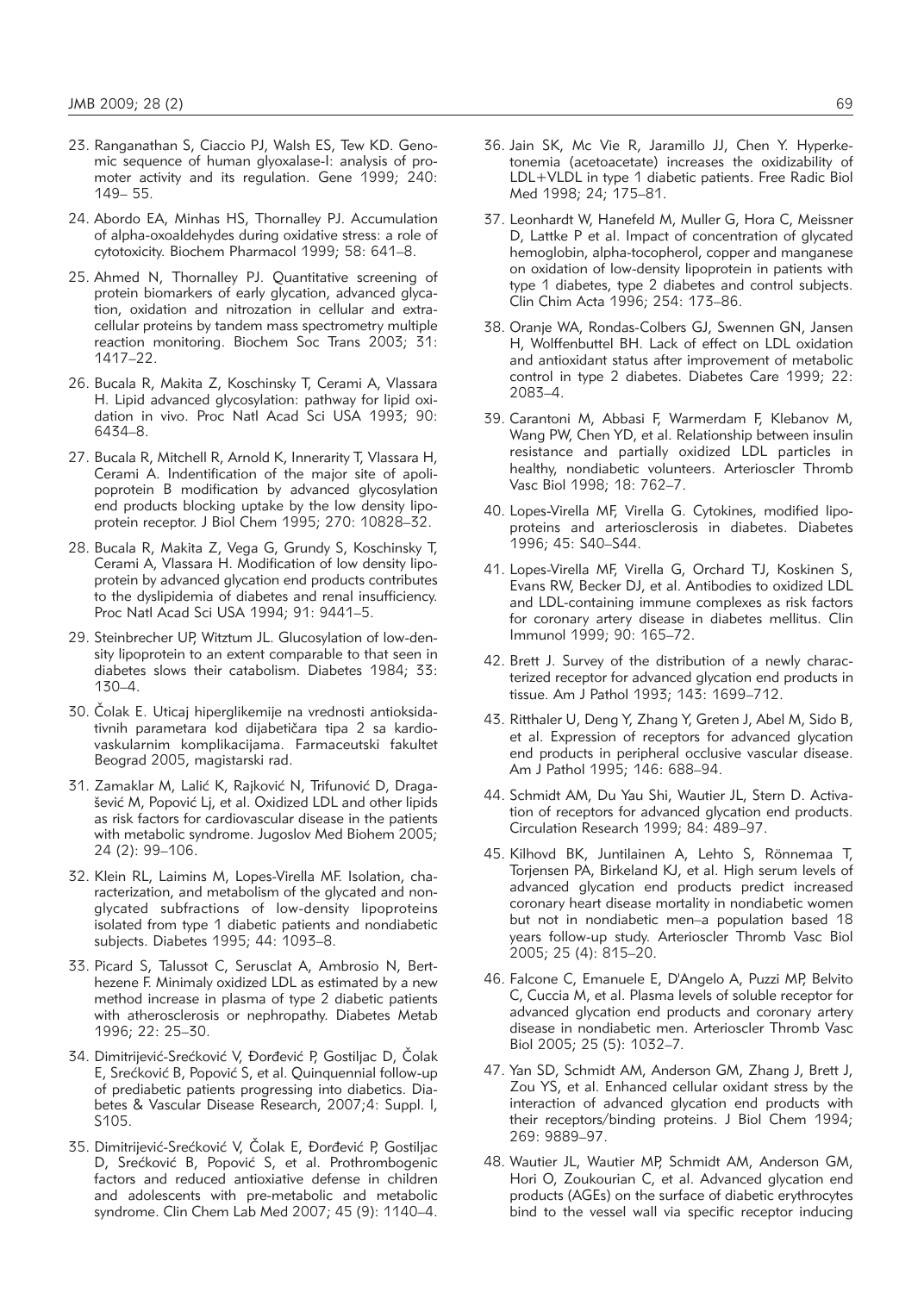oxidant stress in the vasculature: a link between surface-associated AGEs and diabetic complications. Proc Natl Acad Sci USA 1994; 91: 7742–6.

- 49. Schmidt AM, Hori O, Chen JX, Li JF, Crandall J, Zhang J, et al. Advanced glycation end products interacting with their endothelial receptor induce expression of vascular cell adhesion molecule-1 (VCAM-1) in cultured human endothelial cells in mice. A potential mechanism for the accelerated vasculopathy of diabetes. J Clin Invest 1995; 96: 1395–403.
- 50. Schmidt AM, Yan SD, Brett J, Mora R, Nowygrod R, Stern D. Regulation of human mononuclear phagocyte migration by cell surface binding proteins for advanced glycation end products. J Clin Invest 1993; 91: 2155 –68.
- 51. Kirstein M, Brett J, Radoff S, Ogawa S, Stern D, Vlassara H. Advanced protein glycosylation induces transen dothelial human monocyte chemotaxis and secretion of platelet-derived growth factor: role in vascular disease of diabetes and aging. Proc Natl Acad Sci USA 1990; 87: 9010–4.
- 52. Vlassara H, Brownlee M, Manogue KR, Dinarello CA, Pasagian A. Cachectin/TNF and IL-1 induced by glucose-modified proteins: role in normal tissue remodeling. Science 1988; 240: 1546–8.
- 53. Kirstein M, Aston C, Hintz R, Vlassara H. Receptor-specific induction of insulin-like growth factor I in human monocytes by advanced glycosylation end productmodified proteins. J Clin Invest 1992; 90: 439–46.
- 54. Ross R. Atherosclerosis an inflammatory disease. N Engl J Med 1999; 340: 115–26.
- 55. Vlassara H, Bucala R, Striker L. Pathogenic effects of advanced glycosylation: biochemical, biologic, and clinical implications for diabetes and aging. Lab Invest 1994; 70: 138–51.
- 56. Lee AY, Chung SS. Contributions of polyol pathway to oxidative stress in diabetic cataract. Faseb J 1999; 13: 23–30.
- 57. Tesfamariam B. Free radicals in diabetic endothelial cell dysfunction. Free Radic Biol Med 1994; 16: 383–91.
- 58. Greene DA, Stevens MJ. The sorbitol-osmotic and sor bitol redox hypotheses. In: Le Roith D, Taylor SI, Olefsky JM, eds. Diabetes Mellitus. Philadelphia: Lippincott--Raven Publishers 1996.
- 59. Bucala R, Tracey KJ, Cerami A. Advanced glycosylation products quench nitric oxide and mediate defective endothelium-dependent vasodilatation in experimental diabetes. J Clin Invest 1991;87:432–8.
- 60. Kolni-Litty V, Sauer U, Nerlich A, Lehman R, Schleicher ED. High glucose-induced tranforming growth-factor beta 1 production is mediated by the hexozamine pathway in porcine glomerular mesangial cells. J Clin Invest 1998; 101: 160–9.
- 61. Wells L, Hart G. O-GlcNAc turns twenty: functional implications for posttranslational modification of nuclear and cytosolic protein with a sugar. FEBS Lett 2003; 546: 154–8.
- 62. Du XL, Edelstein D, Rossetti L, Fantus IG, Goldberg H, Ziyadeh T, et al. Hyperglycemia-induced mitochondrial

superoxide overproduction activates the hexozamine pathway and induces plasminogen activator inhibitor-1 expression by increasing Sp1 glycosylation. Proc Natl Acad Sci USA 2000; 97: 12222–6.

- 63. Pressler D, Rudich A, Bashan N. Oxidative stress im pairs nuclear proteins binding to the insulin responsive element in the GLUT 4 promoter. Diabetologia 2001; 44: 2156–64.
- 64. Tomkin GH. Diabetic vascular disease and the rising star of protein kinase C. Diabetologia 2001; 44: 657–8.
- 65. Tomlinson DR. Mitogen-activated protein kinases as glucose transducers for diabetic complications. Diabeto logia 1999; 42: 1271–81.
- 66. Koya D, King GL. Protein kinase C and the development of diabetic complications. Diabetes 1998; 47: 859–66.
- 67. Inoguchi T, Battan R, Handler E, Sportsman JR, Heath W, King GL. Preferential elevation of protein kinase C isoform beta II and diacylglycerol levels in the aorta and heart of diabetic rats: differential reversibility to glycemic control by islet cell transplantation. Proc Natl Acad Sci USA 1992; 89: 11059–63.
- 68. Ikeda Y, Olsen GS, Ziv E, Hansen LL, Busch AK, Hansen BF, et al. Cellular mechanism of nutritionally induced insulin resistance in Psammomys obesus: over expression of protein kinase C epsilon in skeletal muscle precedes the onset of hyperinsulinemia and hyperglycemia. Diabetes 2001; 50: 584–92.
- 69. Nabel E, Shum L, Pompili V, Yang Z-Y, San H, Shu H, et al. Direct transfer of transforming growth factor b1 gene into arteries stimulates fibrocellular hyperplasia. Proc Natl Acad Sci USA 1993; 90: 10759–63.
- 70. Koya D, Jirousek MR, Lin YW, Issii H, Kuboki K, King GL. Characteristics of protein kinase C b isoform activation on gene expression of transforming growth factor b, extracellular matrix components and prostanoids in the glomeruli of diabetic rats. J Clin Invest 1997; 100: 115–26.
- 71. Li PF, Maasch C, Haller H, Dietz R, Von Harsdorf R. Requirement for protein kinase C in reactive oxygen species-induced apoptosis of vascular smooth muscle cells. Circulation 1999; 100: 967–73.
- 72. Aiello LP, Avery RL, Arrigg PG, Keyt BA, Jampel HD, Shah ST, et al. Vascular endothelial growth factor in ocular fluid of patients with diabetic retinopathy and other retinal disorders. N Engl J Med 1994; 331: 1480–7.
- 73. Tomlinson DR. Mitogen-activated protein kinases as glucose transducers for diabetic complications. Diabetologia 1999; 42: 1271–81.
- 74. Davis RJ. Transcriptional regulation bay MAP kinases. Mol Reprod Dev 1995; 42: 459–67.
- 75. Guyton KZ, Liu Y, Gorospe M, XuQ, Holbrook NJ. Activation of mitogen-activated protein kinase by h202. Role in cell survival following oxidant injury. J Biol Chem 1996; 271: 4138–42.
- 76. English JM, Cobb MH. Pharmacological inhibitors of MAPK pathways. Trends Pharmacol Sci 2002; 23: 40–5.